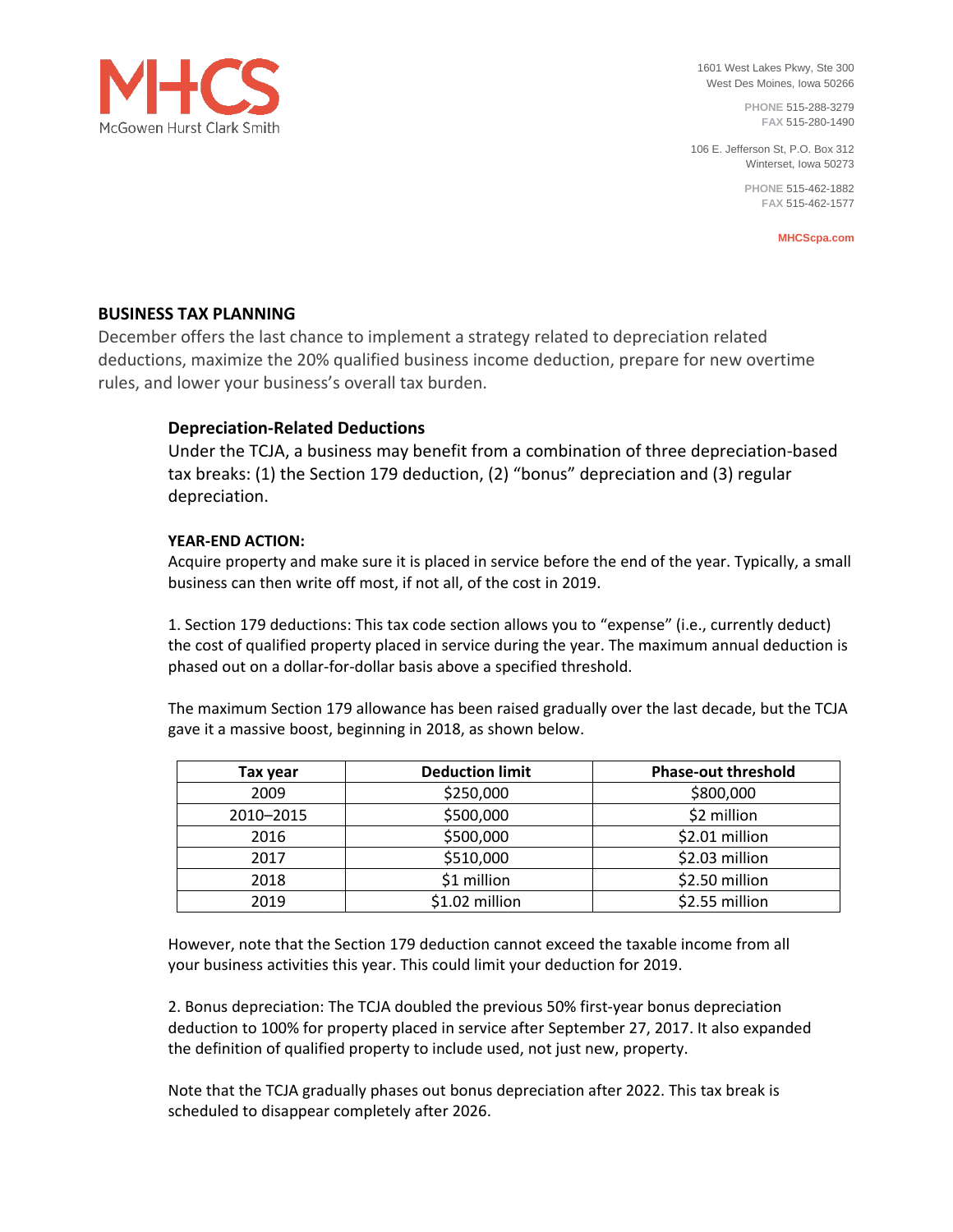**3**. Regular depreciation: Finally, if there is any remaining acquisition cost, the balance may be deducted over time under the Modified Accelerated Cost Recovery System (MACRS).

**Tip:** A MACRS depreciation deduction may be reduced if the cost of business assets placed in service during the last quarter of 2019 (October 1 through December 31) exceeds 40% of the cost of all assets placed in service during the year (not counting real estate).

# **Travel Expenses**

Although the TCJA repealed the deduction for entertainment expenses beginning in 2018, you can still deduct expenses for travel and meal expenses while you are away from home on business, subject to certain limits. The primary purpose of the trip must be business-related.

# **YEAR-END ACTION:**

Schedule business trips for the end of 2019. If you meet the strict substantiation requirements, you may deduct 100% of your travel costs and 50% of meal costs for amounts paid or incurred this year.

If you travel by car, you may be able to deduct your actual expenses, including a depreciation allowance, or opt for the standard mileage deduction. The standard mileage rate for 2019 is 58 cents per business mile (plus tolls and parking fees). Annual depreciation deductions for "luxury cars" are limited, but the TCJA generally enhanced those deductions for vehicles placed in service in 2018 and thereafter.

**Tip:** The IRS recently issued a ruling that explains when food and beverage costs are deductible when those costs are stated separately from entertainment on invoices or receipts.

## **QBI Deductions**

The TCJA authorized a deduction of up to 20% of the "qualified business income" (QBI) earned by a qualified taxpayer. This deduction may be claimed by owners of pass-through entities partnerships, S corporations and limited liability companies (LLCs)—as well as sole proprietors.

## **YEAR-END ACTION:**

The QBI deduction is reduced for some taxpayers based on the amount of their income. Depending on your situation, you may accelerate or defer income at the end of the year, according to the figures.

First, however, it must be determined if you are in a "specified service trade or business" (SSTB). This includes most personal service providers. Then three key rules apply.

1. If you are a single filer with income in 2019 below \$160,725 or a joint filer below \$321,400, you are entitled to the full 20% deduction.

2. If you are a single filer with income in 2019 above \$210,700 or a joint filer above \$421,400, your deduction is completely eliminated if you are in an SSTB. For non-SSTB taxpayers, the deduction is reduced, possibly down to zero.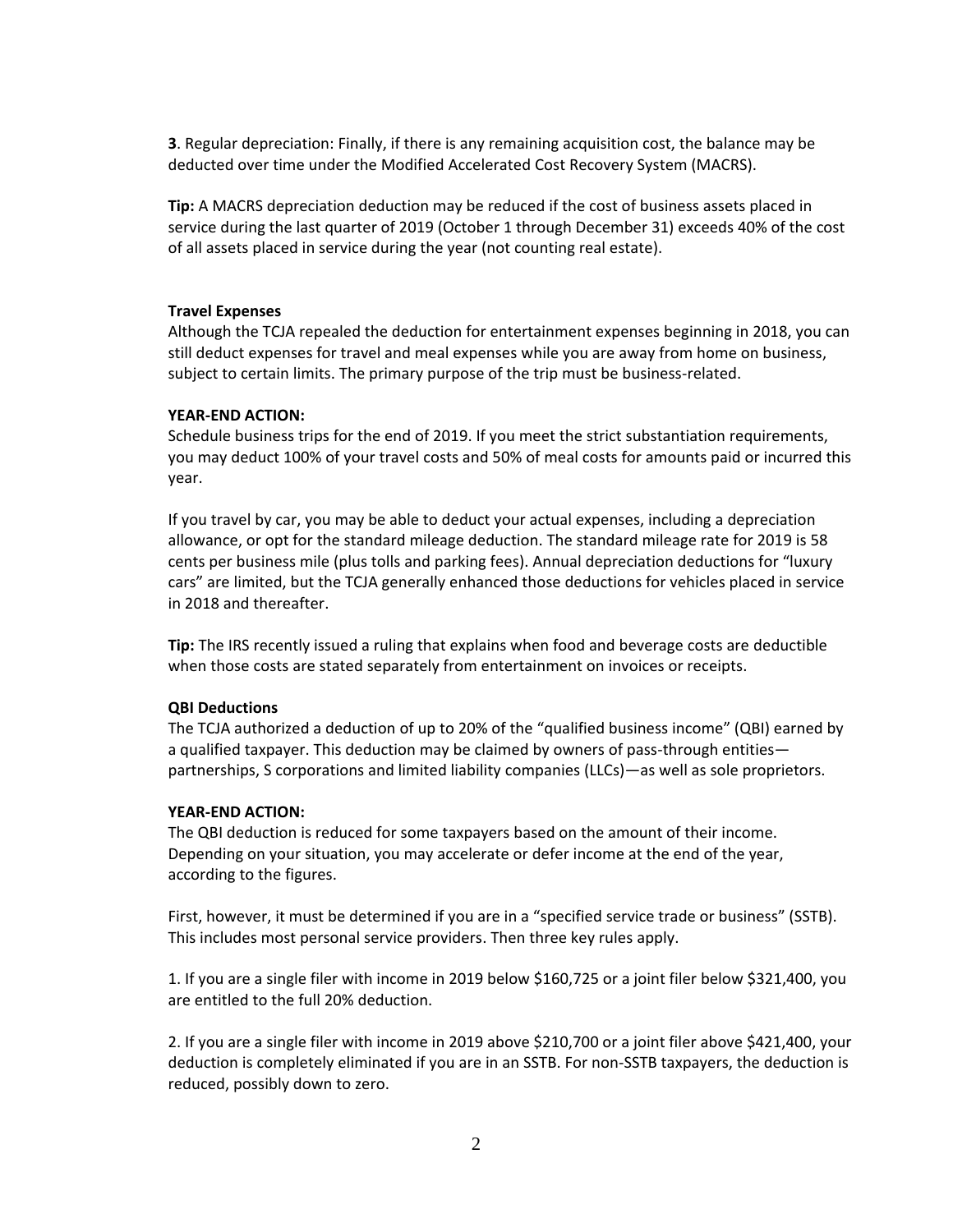3. If your income falls between the thresholds stated above, your QBI deduction is reduced, regardless of whether you are in an SSTB or not.

**Tip:** Other rules and limits may apply, including new guidelines for real estate activities. Consult with your tax advisor for more details about your situation.

#### **Business Repairs**

While expenses for business repairs are currently deductible, the cost of improvements to business property must be written off over time. The IRS recently issued regulations that clarify the distinctions between repairs and improvements.

## **YEAR-END ACTION**:

When appropriate, complete minor repairs before the end of the year. The deductions can offset taxable business income in 2019.

As, a rule of thumb, a repair keeps property in efficient operating condition while an improvement prolongs the life of the property, enhances its value or adapts it for a different use. For example, fixing a broken window is a repair, but adding a new building wing is an improvement.

**Tip:** A safe harbor rule in the regulations allows a business to currently deduct costs of \$2,500 or less, or \$5,000 or less for a business with an "applicable financial statement" (AFS).

## **Business Interest**

Prior to 2018, business interest was fully deductible. But now the TCJA generally limits the deduction for business interest to 30% of adjusted taxable income (ATI).

#### **YEAR-END ACTION**:

Determine if you qualify for a special exception. The limit does not apply to a business with average gross receipts of \$25 million or less for the three prior years.

For these purposes, ATI is defined as your business income without regard to any income, deduction, gain or loss not properly allocable to a business; business interest income and expense; net operating losses (NOLs); the 20% QBI deduction; and, for tax years beginning before 2022, depreciation, amortization or depletion.

**Tip:** If the new business interest limit applies, you can carry forward the excess indefinitely until it is exhausted.

#### **Miscellaneous**

\* Stock up on routine business supplies before the end of the year. Usually, your company can deduct the costs of the supplies in 2019, even if all of them are not used until 2020.

\* If you buy a heavy-duty SUV or van for business, you may claim a first-year Section 179 deduction of up to \$25,000. The "luxury car" limits do not apply to certain heavy-duty vehicles.